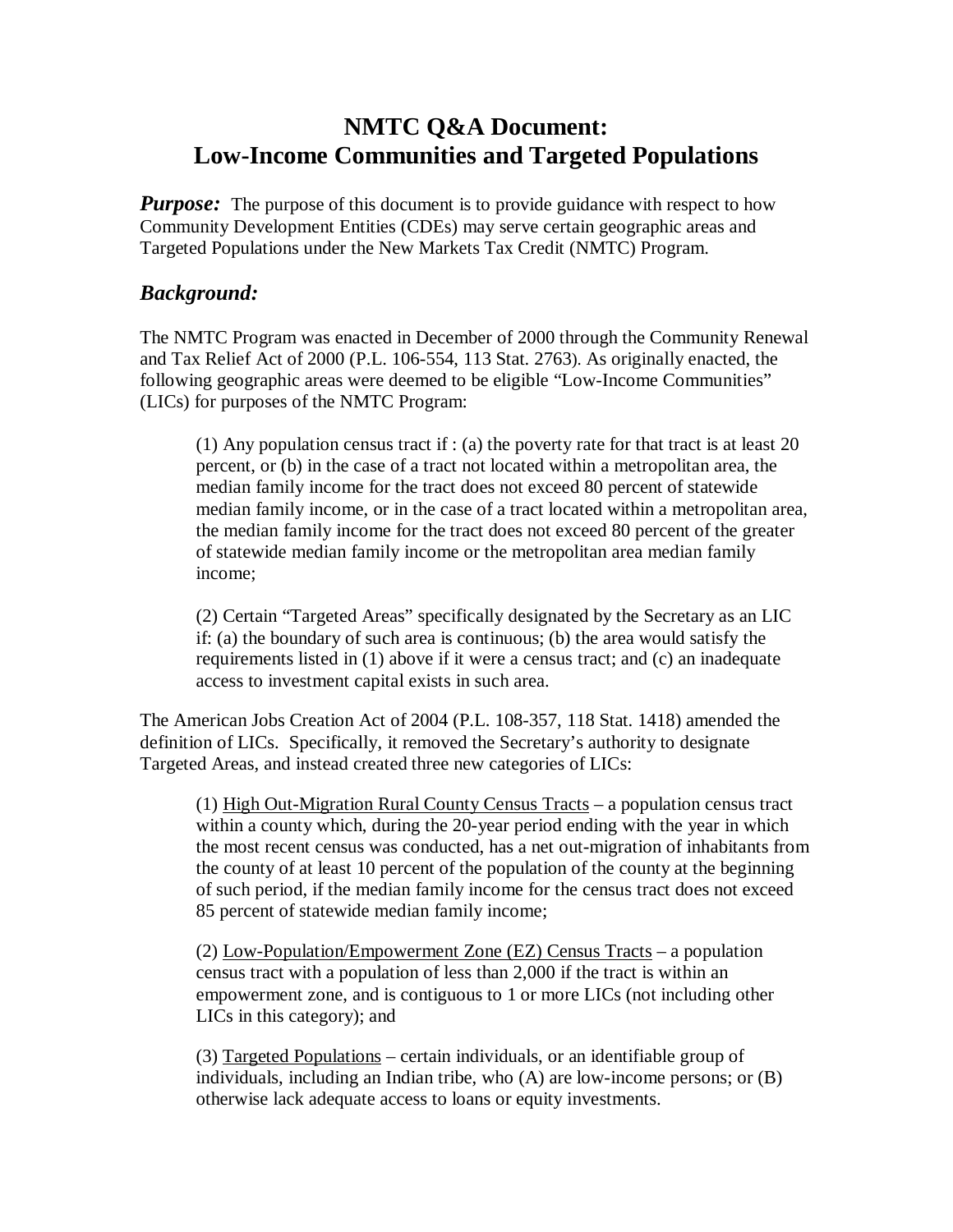On June 30, 2006, the IRS published Notice 2006-60 (2006-29 I.R.B. 82) providing guidance relating to how an entity meets the requirements to be a qualified active lowincome community business (QALICB) when its activities involve Targeted Populations. On September 24, 2008, a notice of proposed rulemaking (NPRM) (REG-142339-05) was published in the **Federal Register** (73 FR 54990). Written and electronic comments responding to the proposed regulations were received and a public hearing was held on January 22, 2009. After consideration of all the comments, TD 9560 was published in the Federal Register (76 FR 75774) on December 5, 2011 finalizing the proposed regulations. As a consequence, Notice 2006-60 is obsolete for taxable years ending on or after December 5, 2011.

## *Frequently Asked Questions:*

- *Q: Are CDEs that are awarded NMTC allocations from the CDFI Fund required to get pre-approval from the CDFI Fund or the IRS before making investments in eligible LICs and/or in QALICBs whose activities involve Targeted Populations?* 
	- A: No. Advanced approval is not required, nor will it be provided, by the CDFI Fund or the IRS. Allocatees should rely on IRS regulations and CDFI Fund guidance, including the specific terms and conditions of their allocation agreements, in determining the eligibility of potential investments. Allocatees should also maintain records, as appropriate, documenting compliance with the requirements of the CDFI Fund and the IRS.
- *Q: Has the CDFI Fund posted a list of the census tracts in High Out-Migration Rural counties that qualify as LICs?* 
	- A: Yes. There are 371 census tracts nationwide that qualify under this provision, a complete listing of which has been made available on the CDFI Fund's website:

<http://www.cdfifund.gov/docs/nmtc/2007/NMTCCensusTracts.pdf>

- *Q: How do I locate the Low-Population/Empowerment Zone (EZ) census tracts?* 
	- A: A list of qualifying Empowerment Zone communities is available on the Department of Housing and Urban Development's website at:

<http://www.hud.gov/offices/cpd/economicdevelopment/programs/rc/index.cfm>

To determine whether or not an EZ census tract is low-population (population of less than 2,000), and/or to determine whether the census tract is adjacent to a NMTC-eligible LIC, use the CDFI Fund's mapping program (CIMS). This system is available free of charge to all users that establish a "MyCDFIFund" account with the CDFI Fund. Please follow the instructions on the CDFI Fund's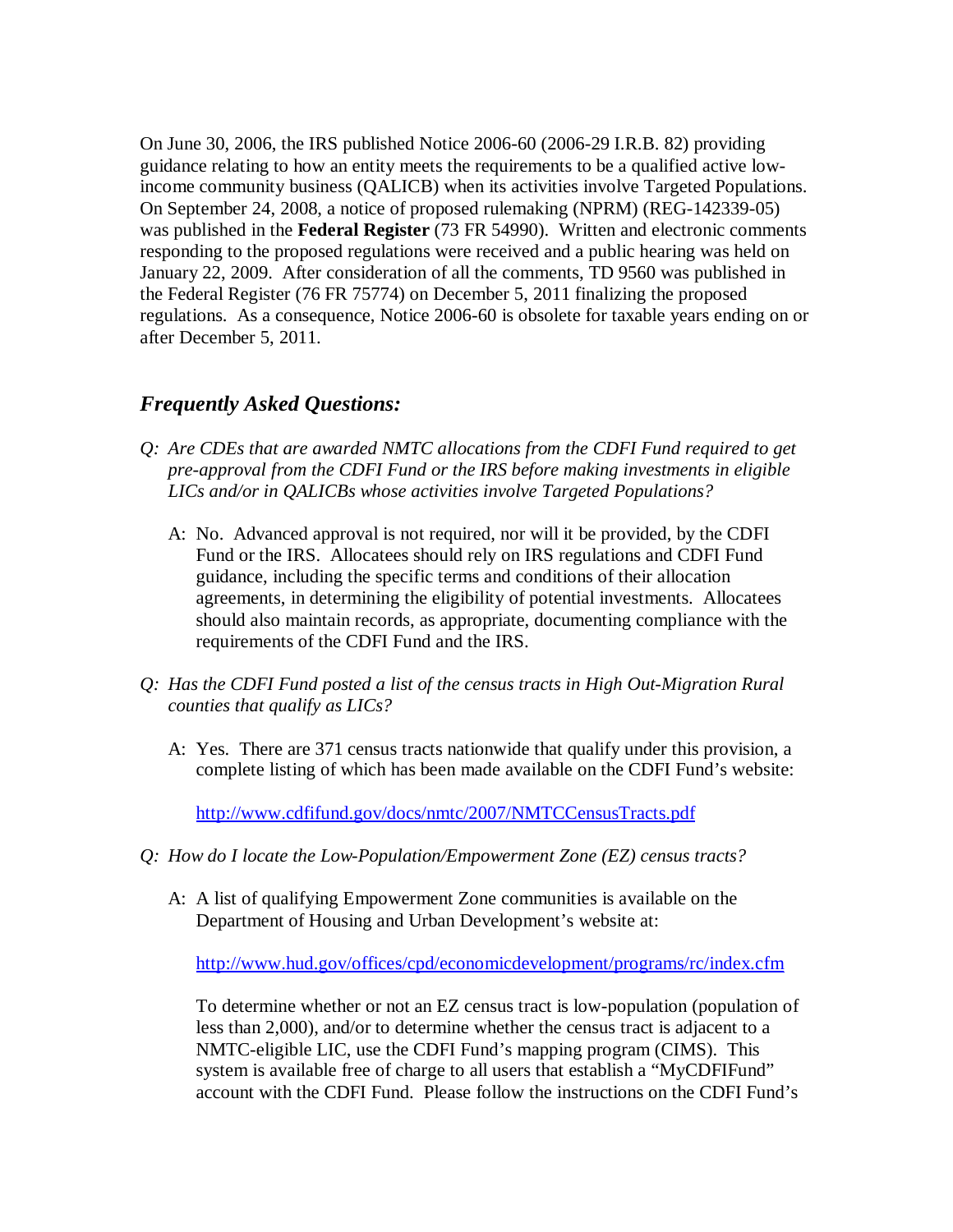website ([www.cdfifund.gov](http://www.cdfifund.gov)) for setting up a user account, and the instructions within CIMS for preparing a report and map showing the relevant characteristics of a specific census tract (i.e., total population; proximity to a NMTC eligible LIC).

#### *Q: What's the definition of a Targeted Population?*

- A: There are two categories of eligible Targeted Populations under the NMTC Program:
	- (1) **Low-Income Targeted Population (LITP)** The LITP is comprised of individuals, or an identifiable group of individuals including an Indian tribe, who are low-income persons. The term "low-income" means having an income, adjusted for family size, of not more than (A) for metropolitan areas, 80 percent of the area median family income; and (B) for non-metropolitan areas, the greater of 80 percent of the area median family income, or 80 percent of the statewide non-metropolitan area median family income.

Find statewide non-metropolitan area median income here: <http://www.cdfifund.gov/docs/nmtc/2012/StateFamilyIncomeRef.pdf>

- (2) **GO Zone Targeted Population (GZTP)**  The GZTP is comprised of individuals, or an identifiable group of individuals, including an Indian tribe, who otherwise lack adequate access to loans or equity investment and that were displaced from their principal residences and/or lost their principal source of employment as a result of Hurricane Katrina. In order to meet this definition, an individual's principal residence or principal source of employment, as applicable, must have been located in a population census tract within the GO Zone that contains one or more areas designated by FEMA as flooded, having sustained extensive damage, or having sustained catastrophic damage as a result of Hurricane Katrina.
- *Q: What are the requirements with respect to serving Targeted Populations?*
	- A: IRS guidance specifies how an entity serving Targeted Populations can meet the requirements to be a QALICB. In general, the entity may be able to satisfy the requirements if: (i) at least 50% of its total gross income for any taxable year is derived from sales, rentals, services, or other transactions with members of the Targeted Population; or (ii) at least 40% of its employees are members of the Targeted Population; or (iii) at least 50% of the entity is owned by members of the Targeted Population. The determination of whether an owner is a low-income person is made at the time the qualified low-income community investment is made or at the time the ownership interest is acquired by the owner, whichever is later.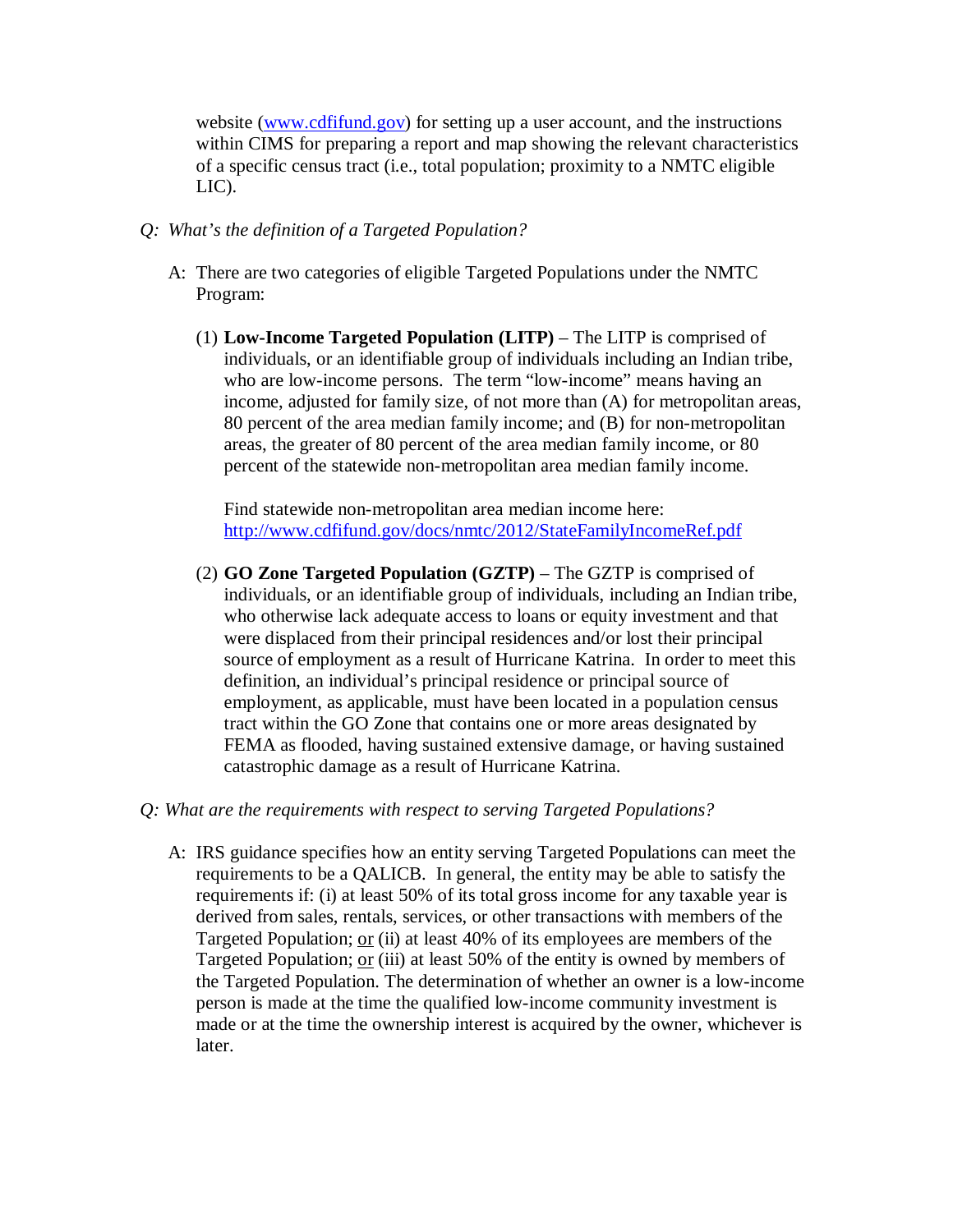IRS guidance includes certain other limitations with respect to serving Targeted Populations. Among these limitations:

- (1) **With respect to serving the LITP**, the QALICB must generally be located in a census tract for which the median family income does not exceed 120% of the applicable area median family income; though exceptions are provided for low-population census tracts in non-metropolitan areas, and for lowpopulation census tracts zoned for commercial or industrial use.
- (2) **With respect to serving the GZTP**, only those CDEs with a significant mission of recovery and redevelopment in the GO Zone that received a special allocation of NMTCs pursuant to the GO Zone Act of 2005 may serve this population. In addition:
	- a. The QALICB must be located in a census tract within the GO Zone that that contains one or more areas designated by FEMA as flooded, having sustained extensive damage, or having sustained catastrophic damage as a result of Hurricane Katrina;
	- b. The QALICB must generally be located in a census tract for which the median family income does not exceed 200% of the applicable area median family income; though exceptions are provided for low-population census tracts in non-metropolitan areas, and for low-population census tracts zoned for commercial or industrial use.

Please refer to the IRS regulations for more detailed information on how an entity serving Go Zone Targeted Populations meets the requirements to be a QALICB.

#### *Q: What measures of income can be used to determine an individual's income for purposes of meeting the definition of "low-income person" in the regulations?*

A: The regulations allow an individual's income to be determined using household income as measured by the U.S. Census Bureau, household income as determined under section 8 of the Housing Act of 1937, as amended (reported by the Department of Housing and Urban Development (HUD)), adjusted gross income under section 62 as reported on Internal Revenue Service Form 1040. Adjusted gross income must include the adjusted gross income of any member of the individual's family (as defined in section  $267(c)(4)$ ) if the family member resides with the individual, regardless of whether the family member files a separate return.

- *Q: How do I locate census tracts that are potentially eligible for investments serving Targeted Populations?* 
	- A: Users may rely on CIMS data to determine whether a census tract has a median family income at or below 120% of the applicable median family income (or at or